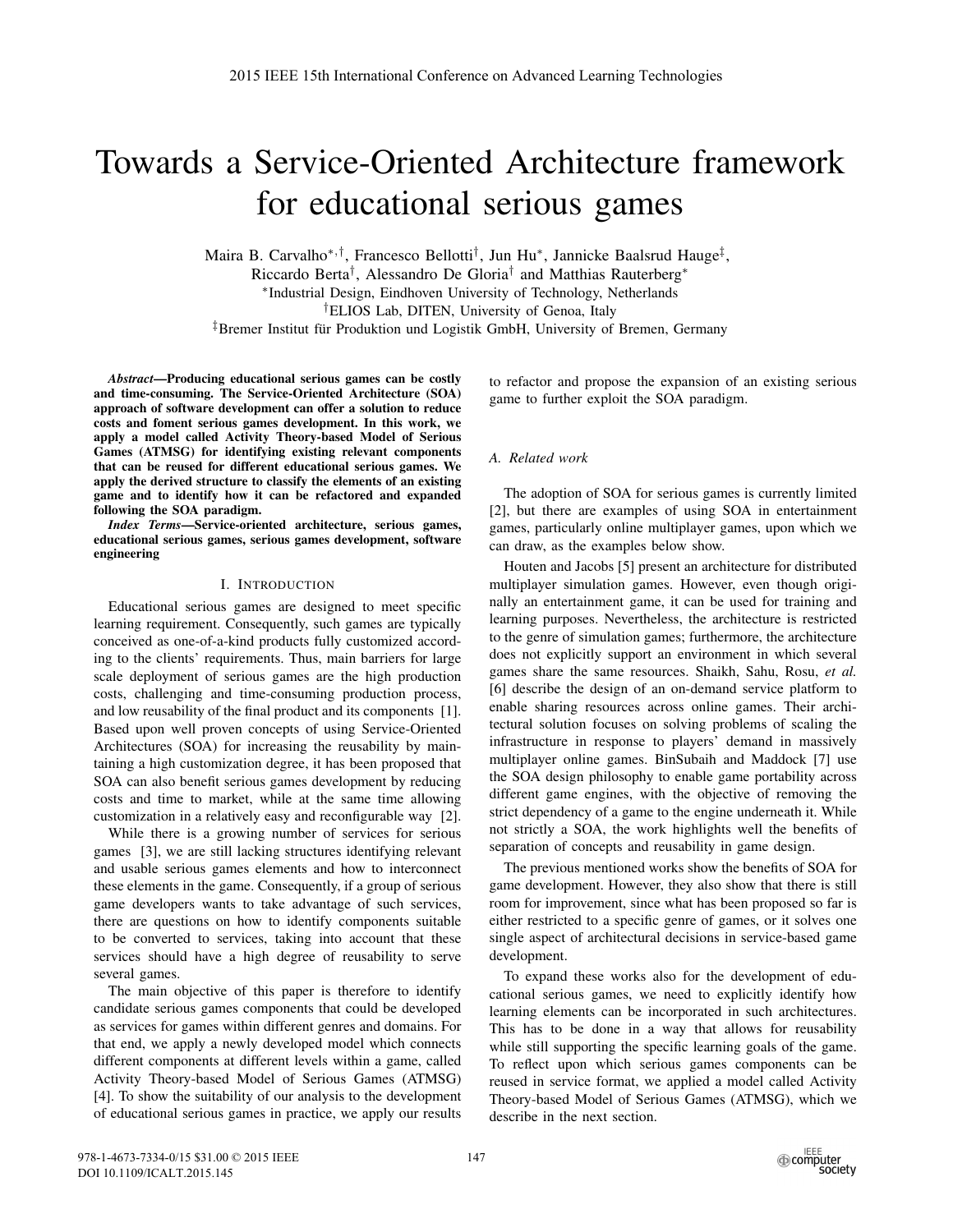

Fig. 1. Each activity is formed by a sequence of actions mediated by tools, with specific goals

#### *B. The Activity Theory-based Model of SGs*

The Activity Theory-based Model of Serious Games (ATMSG) [4] uses activity theory [8] to delineate a model that represents several different low-level components of an educational serious game as the game unfolds, and how these components are connected to the educational and entertainment high-level objectives of the game. In ATMSG, educational serious games are seen as used in the context of four activities: the gaming activity, the learning activity, the intrinsic instructional activity (performed inside the game) and the extrinsic instructional activity (performed by the instructor outside of the game).

In the model, these activities are further decomposed into a sequence of actions mediated by tools with specific goals, giving us a set of categories (Figure 1). These categories form the basis for a taxonomy of serious games components, in which existing taxonomies of learning, instruction, games and serious games are reorganized according to the ATMSG model [4]. Serious game components are understood as the pieces of an educational serious game — its actions, tools and goals — that constitute the gameplay over time, e.g. characters, tokens, tips, help messages, challenges, graphics, feedback mechanisms, assessment, etc.

The full taxonomy gave us an overlook of a large number of commonly found elements of serious games, which we could then analyze and classify in order to identify the possible components of a service-based serious game framework.

### II. IDENTIFYING REUSABLE SERIOUS GAMES ELEMENTS

A crucial initial step in implementing Service-Oriented Architectures is decomposing the business domain into its functional areas, subsystems and desired goals, in order to identify processes and high-level business use cases. These processes are then selected as possible candidates for being implemented as services. This step is common among several methodologies for the development of SOA solutions (e.g. SOMA [9], SDLM [10] and SOAF [11]). In this section, we therefore provide such an initial analysis of the business domain.

From ATMSG's taxonomy of serious games elements, we collected a number of relevant items. The criteria for the selection were (a) relevance for the effectiveness of educational

serious games, and (b) possibility of reuse across different games and learning domains, at least within the same game genre.

These items are discussed below, grouped by the activities according to the ATMSG model.

#### *A. Game activity*

Game engines (such as Unity) have been successfully used to abstract a number of gaming elements, particularly those related to building a game world and its rules. Nevertheless, even when game engines are used, games are typically still built in a way that does not reveal the game's inner workings. It is thus necessary to create a way to expose in-game events to external modules in a reusable manner, translating those events into information that will be useful to external modules.

Because the majority of gaming elements are highly related to game genre and topic, we did not specify gaming elements as candidates for being converted as services, but instead treated most of the gaming actions as events to which external modules can listen. The exception are actions related to obtaining information, which are game- and genre-independent, and thus excellent candidates for abstraction.

Among gaming tools, elements that are independent of the genre are those related to goal metrics and feedback on the goals, such as achievements, performance scores, leaderboards. And, in a related fashion, among gaming goals, the elements related to competition based on performance can be abstracted, particularly if existing social networks are used to connect players to their peers.

# *B. Learning activity*

Learning activity elements are highly dependent on game genre and on the specific implementation of the serious game.

This is particularly true in the case of learning actions. For example, actions such as memorizing, locating, classifying or assessing will have particular implementations depending on both the topic and on the game itself. Consequently, no reusable elements were selected from this list for inclusion as candidate services.

Among learning tools, however, some elements were considered general enough to be useful for a subset of game genres, even if they are not be relevant to all kind of games at all times. In particular, surveys and questionnaires — similarly to knowledge bases — are tools that can be easily abstracted and implemented separately from the game. We also identified that stand-alone modules to store and display media (e.g. audio, video and pictures) can be developed. Finally, student diaries can also be implemented in a way that can be gameand topic-independent.

Lastly, among learning goals, the most genre- and topic- independent element is "learning how to learn", or self-reflection on the learning process. A module to provide students with an overview of their own progress is another good candidate for a reusable service for serious games.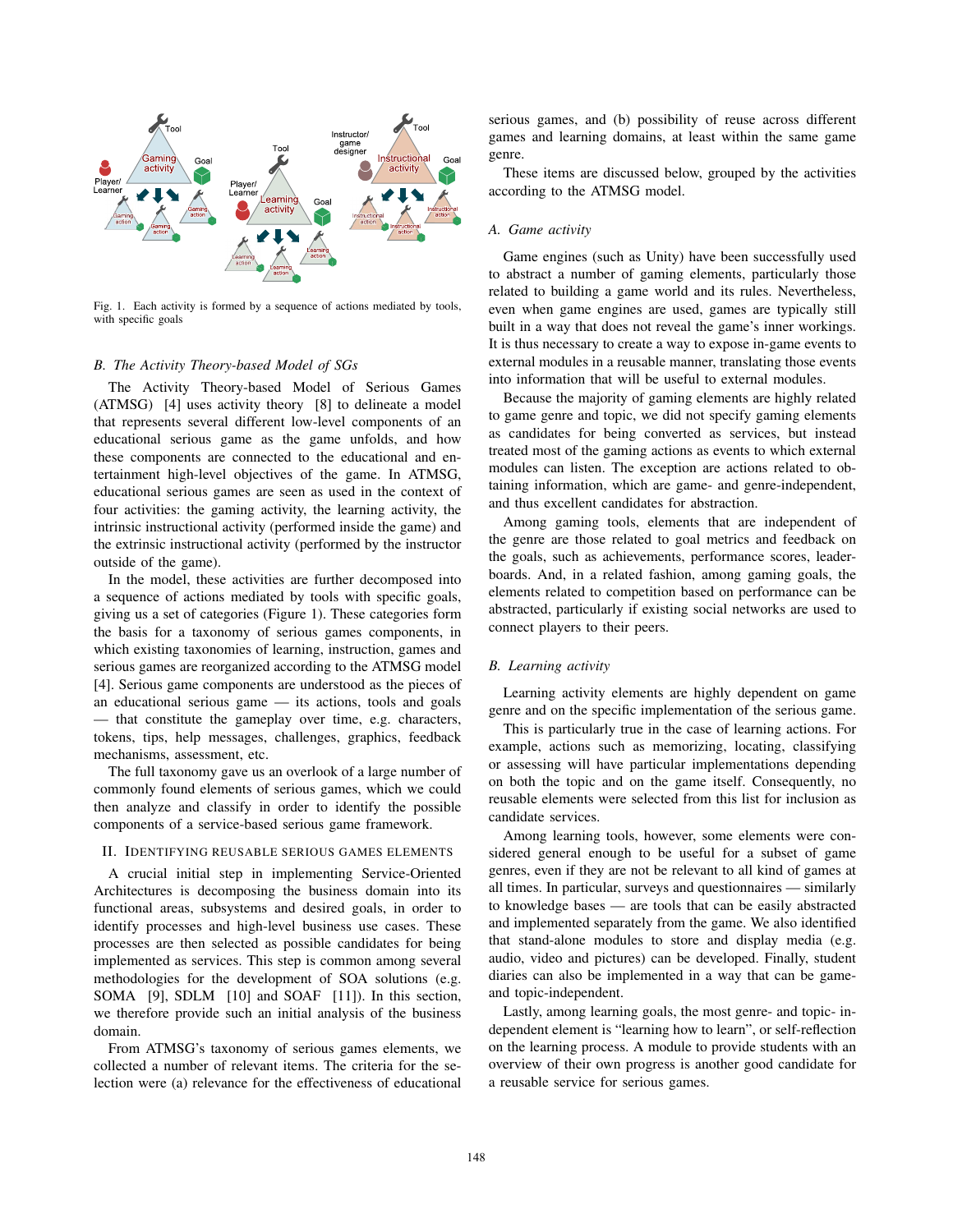## *C. Instructional activity*

*Intrinsic instruction:* The following intrinsic instructional actions were selected as candidate services: scaffolding, repetition, show similar problems and supporting recovery from errors. These elements are related to adapting the level of challenge to the player's current capabilities, which is an important factor for the efficacy of educational mediums [12].

Among intrinsic instructional tools, we highlighted quantitative assessment of performance, either using simple metrics (goal achievement, scores, etc.) or more complex methods such as the Competence-based Knowledge Space Theory [12].

From the list of intrinsic instructional goals, several items were selected: presenting the stimulus, providing feedback, assessing the performance, fostering confidence and providing satisfaction to the player. The items above relate to in-game assessment, feedback, and automatic adjustment of instruction (adaptivity).

*Extrinsic instruction:* Some elements in the extrinsic instruction list are similar to the ones already described in the intrinsic instructional activity. Here, however, the focus is on elements that a service-based framework could still incorporate to support the instructor in assessing and giving feedback to the student via the game.

Qualitative assessment of performance is an action that is both important and potentially relevant across serious games genres. It is the only item selected among the list of extrinsic instructional actions, since the other actions happen, by definition, outside of the game.

Among tools and goals, the selected items are also featured in the intrinsic instruction activity: performance measures, performance assessment and feedback. These elements were selected as candidates because they can be used to inform instructors about learners' performance, and then provide a way to incorporate the instructor's input back into the game.

In this section, we described our analysis of the educational serious game domain, in which we selected a list of elements that were considered both relevant and with a high potential for reuse. Table I summarizes the elements according to the activity to which they belong.

## III. REUSABLE COMPONENTS FOR A SERVICE-BASED ARCHITECTURE FOR SERIOUS GAMES

Once the relevant educational serious games components described in the ATMSG taxonomy were identified and collected, we regrouped them according to their domains and functionalities, so that we could identify the clusters of reusable components to be implemented as services in a SOA framework for serious games. The result of this grouping is shown in the column "Functional domains" in Table I. For each of these functional domains, we identified a list of candidate functionalities that could be implemented as services, which are represented in Figure 2 and further described below.

- Between-players interaction: Services to collect, display and compare scores, such as social leaderboards.
- Student-instructor interaction: Services for querying players/students, prompting for answers to questions

TABLE I ELEMENTS OF THE ATMSG TAXONOMY THAT COULD BE IMPLEMENTED AS SERVICES, WITH THEIR IDENTIFIED FUNCTIONAL DOMAINS

| Activity                 | Element<br>type | <b>Items</b>                                    | <b>Functional domains</b>            |
|--------------------------|-----------------|-------------------------------------------------|--------------------------------------|
| Gaming                   | Actions         | Events listener                                 | Game connectors                      |
|                          |                 | Watch / Listen to /<br>Read information         | Information storage and<br>retrieval |
|                          |                 | Ask questions                                   | Information storage and<br>retrieval |
|                          | <b>Tools</b>    | Social network score                            | Between-players<br>interaction       |
|                          |                 | Leaderboards                                    | Between-players<br>interaction       |
|                          | Goals           | Competition                                     | Between-players<br>interaction       |
| Learning                 | Actions         |                                                 |                                      |
|                          | Tools           | Surveys,<br>questionnaires                      | Student-instructor<br>interaction    |
|                          |                 | Student diary                                   | Student-instructor<br>interaction    |
|                          |                 | Media assets (audios,<br>films, graphics, etc.) | Information storage and<br>retrieval |
|                          | Goals           | Reflective observation                          | Feedback                             |
|                          |                 | Learning how to learn                           | Feedback                             |
| Intrinsic<br>instruction | Actions         | Quantitative<br>assessment                      | Assessment                           |
|                          |                 | Scaffolding                                     | Adaptivity                           |
|                          |                 | Show similar<br>problems                        | Adaptivity                           |
|                          |                 | Support recovery<br>from errors                 | Adaptivity                           |
|                          | <b>Tools</b>    | Performance<br>measurements                     | Assessment                           |
|                          | Goals           | Assess performance                              | Assessment                           |
|                          |                 | Provide feedback                                | Feedback                             |
|                          |                 | Confidence                                      | Assessment, Adaptivity               |
|                          |                 | Satisfaction                                    | Assessment, Adaptivity               |
| Extrinsic<br>instruction | Actions         | Qualitative<br>assessment                       | Assessment                           |
|                          | Tools           | Performance<br>measures                         | Assessment                           |
|                          | Goals           | Assess performance                              | Assessment                           |
|                          |                 | Provide feedback                                | Feedback                             |

(questions and surveys) or for reflections in their learning process (student diaries).

• Information storage and retrieval: For topics related to the knowledge inside the game (i.e. non-playing characters' knowledge about the game world) or about the learning domain itself, services to allow for management and use of this information can be useful. Descriptive metadata can facilitate resource discovery and subsequent reuse in different games. We also include in this category services that can connect to knowledge databases and convert this information to different formats that can be useful in the game (e.g. adapters for natural language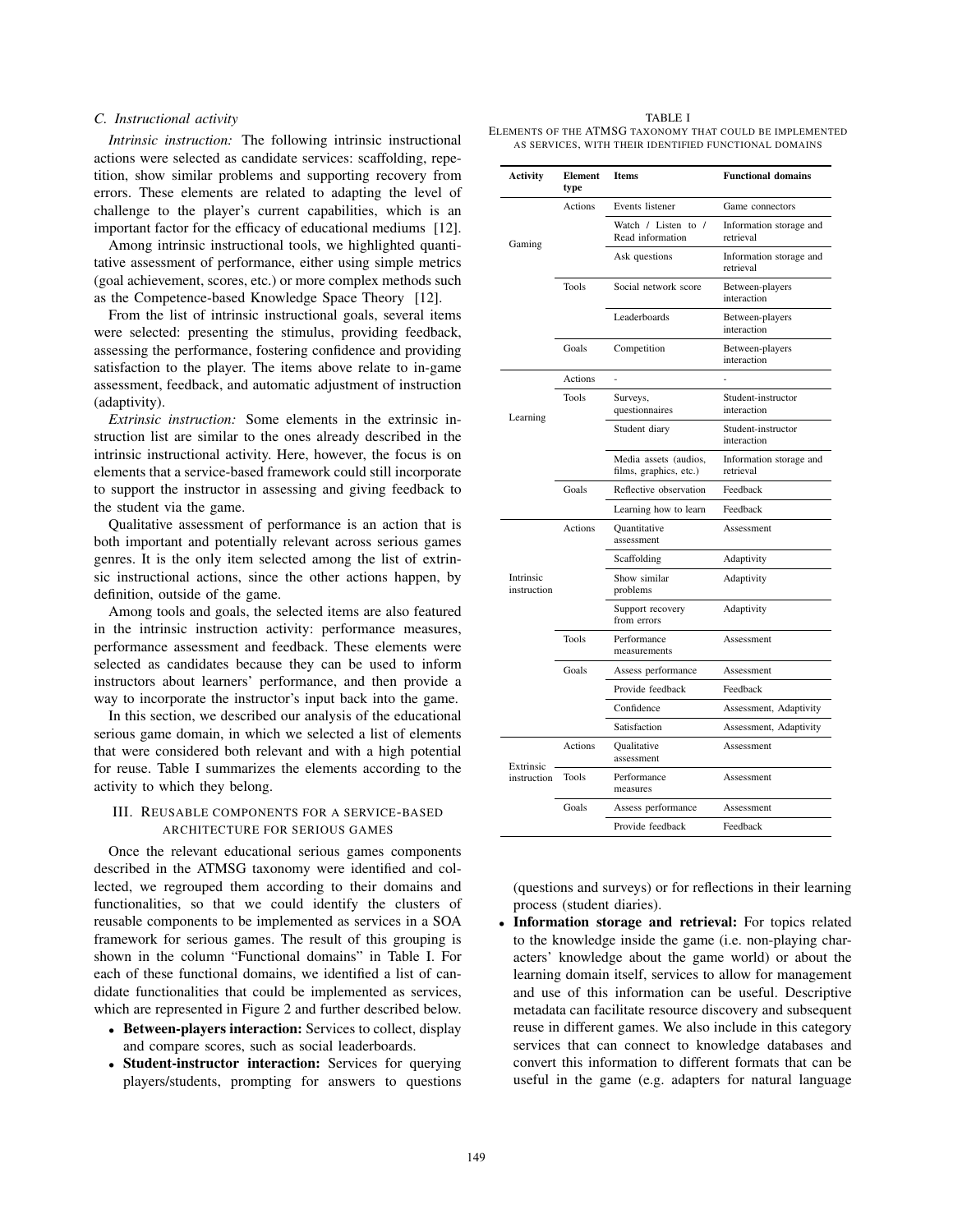

Fig. 2. The identified functional domains and their candidate components for implementation as services in a SOA framework for serious games

interaction or converters of knowledge bases to question and answer formats).

- Feedback: Feedback services provide a way to send the results of in-game assessment back to the game, in order to enable the provision of learning feedback, and to support the player's self-reflection on learning.
- Assessment: Assessment services can include modules for quantitative (automatic) and qualitative (instructor-provided) assessment, in addition to usage data that can help identify patterns of usage (learning analytics). It can also include modules for assessment of player/student's engagement, confidence and satisfaction.
- Adaptivity: Adaptivity services are responsible for consolidating information coming from several different assessments services, evaluating this information, making decisions on how the game should react, and serving this information back to the game.
- Game connectors: Game connector services provide adapter modules and data models that link external services to the game. This is possibly a game engine plug-in responsible for implementing trigger managers that detect important in-game events and forward messages to other services. These connectors will most likely be game- or at least genre-specific.
- User profiling: Although not directly derived from the taxonomy, a common user profile service is required in order to enable interaction, synchronization and persistent features across different games and learning settings.

The functional areas described above are an important asset to translate the theory, i.e. the ATMSG model, to the practical implementation of a SOA framework for serious games. Clustering elements allows us to identify relationships and to map information flows. This step will be invaluable to the development of a framework that enables reusability while still meeting the specific requirements of each serious game.

# IV. ADOPTING SOA IN SERIOUS GAME DEVELOPMENT

In the previous section, we identified the key functionalities of reusable components that are relevant for serious games development. In order to deliver a proof of concept, we applied our findings to propose the refactoring of an existing game, called "The Journey" [2]. The game is a serious game for teaching basic elements of probability to high school and entry-level university students, in which players have to understand how to calculate the probabilities of events and use their knowledge to make the best possible decisions along the way. "The Journey" implements some basic aspects of a Service-Oriented Architecture to provide adaptation features for learning. With this analysis, we show how the game can be expanded to further exploit the SOA paradigm.

In the current architecture of the game, two main functionalities are realized by an external service (called "CbKST service"): the assessment of the player's competences, and the computation and suggestion of the next appropriate task for the player's current abilities. These functionalities correspond to the items "quantitative assessment" and "adaptivity module". In addition, the service also realizes one auxiliary function, which is managing the current learning session. This can be considered a very simplified form of user profiling that exists simply as a way to connect a user to the results of his or her assessments in the game.

The functional domains and components described in the previous section help us in analyzing the game to identify possibilities for refactoring. Among the elements in Figure 2, items 7-A and 8-A (quantitative assessment and adaptivity) are already services in the current implementation. Elements 1, 5-A, 5-B and 6-A (user profiling, Q&A module, knowledge base and feedback module), on the other hand, are current game functionalities, but not implemented as services. According to our analysis, these would be the best candidates for being converted to reusable services.

Another point to notice is that, in the current version of "The Journey", one external service (i.e. the "CbKST service") congregates two different functionalities, of two different (but related) domains: assessment and adaptivity. The problem with this combination is that the service, by treating both functionalities as one block, eliminates the possibility that other types of assessment (e.g. of the player's emotions) are incorporated in the decision model that provides the adaptation suggestions back to the game.

This case study shows us how migrating educational serious games to a SOA architecture based on the components proposed in this work can help developers in structuring their serious game in a way that promotes reusability and compositionality. For example, implementing the user profile as a service brings the immediate added benefit of decoupling the information about the player's achievements from the game itself, facilitating the use of this information by an instructor to provide feedback to the learner in an easier way. In addition, the use of knowledge bases for game tasks and learning content opens the possibility that other games and